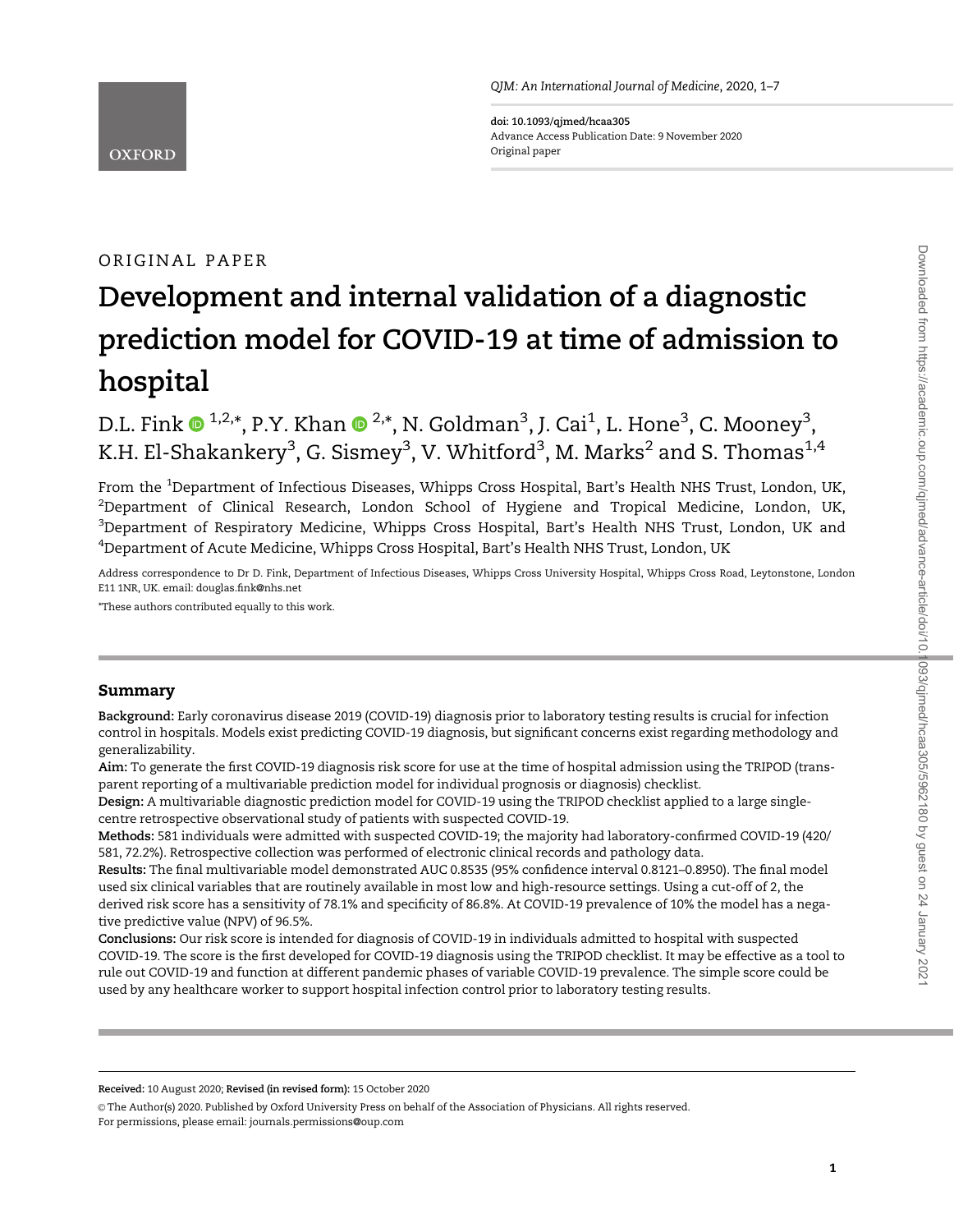# <span id="page-1-0"></span>Introduction

Coronavirus disease 2019 (COVID-19) is a potentially lifethreatening acute respiratory infection caused by severe acute respiratory syndrome coronavirus 2 (SARS-CoV-2). $<sup>1</sup>$  $<sup>1</sup>$  $<sup>1</sup>$  The virus,</sup> originally identified in Wuhan, China, is responsible for pandemic disease and unprecedented global pressures on acute hospital services.<sup>[2](#page-5-0)</sup> Pneumonia appears to be the most common presentation of COVID-19 although a range of non-respiratory symptoms are common. $3,4$  Hospitalization rates for individuals with COVID-19 increase with age, up to approximately 18%.<sup>[5](#page-5-0)</sup>

Prompt diagnosis of COVID-19 at admission is fundamental to acute management, infection control and prevention of noso-comial transmission.<sup>[6](#page-5-0)</sup> Worldwide, secondary care isolation facilities have been saturated meaning that patients admitted to hospital must frequently be cohorted in shared ward spaces.<sup>[7](#page-5-0)</sup> Inappropriate cohorting of patients with and without COVID-19 risks nosocomial transmission. The current gold standard for diagnosis of acute COVID-19 remains laboratory-based PCR testing of respiratory samples, most commonly swabs from the upper respiratory tract (URT).<sup>[8](#page-5-0),[9](#page-5-0)</sup> Even in high-resource settings, the turnaround time from sampling to result is often more than 24 h, and testing of URT samples has a recognized false-negative rate.<sup>[10,11](#page-5-0)</sup> COVID-19 management and infection control decisions at admission are therefore founded on routinely available investigations and clinical judgement.

A number of diagnostic prediction models are available for COVID-19; however, systematic review suggested that none are suitable for clinical use.<sup>12</sup> In particular, no model has been derived from a real-world population of individuals with suspected COVID-19 who require admission to hospital. Our diagnostic prediction model is intended for use by acute hospital staff to support clinical diagnosis of individuals with COVID-19 to guide infection control decisions within the first 24 h of admission in the absence of laboratory testing for SARS-CoV-2. We used TRIPOD (Transparent Reporting of a multivariable prediction model for Individual Prognosis Or Diagnosis) to develop and validate our model using routinely available data from a cohort of patients with suspected COVID-19 requiring hospital admission.

# Methods

#### Participants

Participants included in this study, which was conducted in an east London hospital, were identified from a pathology database of all respiratory specimens sent for laboratory SARS-CoV-2 PCR testing between 16 March and 12 April 2020 (inclusive). The electronic records of all adults (aged >18 years) identified from this database were then interrogated to identify those individuals who were admitted to secondary care. Adults tested in maternity services were excluded as the department did not adhere to national COVID-19 testing guidelines at that time. $13$ Patients who received COVID-19 testing more than 72 h after admission were also excluded given the small possibility positive tests results represented nosocomial infection. Admission to secondary care was defined as hospital inpatient stay exceeding 24 h. Therefore, by definition all participants included in the analysis are patients with suspected COVID-19 consistent with national guidelines who received laboratory SARS-CoV-2 testing at least once within 72 h of admission.<sup>[13](#page-5-0)</sup>

#### Source of data

Retrospective collection was undertaken of all routinely available clinical observations and blood test results at time of admission from Clinical Records Service Millennium electronic patient records. Nadir observations were selected as the least physiologically favourable measurement at any time prior to time of patient arrival on an inpatient ward. Admission chest radiography reports by consultant radiologists were classified according to the British Institute of Radiology and British Society of Thoracic Imaging templates: normal, suggestive of COVID-19, indeterminate for COVID-19, suggestive of alterna-tive diagnosis.<sup>[14](#page-6-0)</sup> Local guidelines actively discouraged use of CT imaging at this time and we did not collect these data. All results of laboratory SARS-CoV-2 PCR testing of respiratory samples for each individual were recorded. At the time of this study, there was no local guidance regarding the number of samples that should be sent from individual patients after an initial negative result. Retrospective electronic notes audit was undertaken to establish history of fever, duration of symptoms and final clinical diagnosis at 30 days post admission.

#### Outcome

Our outcome was defined as either respiratory sample positive for SARS-Cov2 (on either the admission sample or on a subsequent swab taken within 72 h of admission) OR a clinical diagnosis of COVID-19. A clinical diagnosis was defined by a senior clinician (a consultant) formally documenting a diagnosis of COVID-19 in electronic records in the absence of a positive SARS-CoV-2 laboratory test. A clinical diagnosis of COVID-19 was ascertained from a retrospective review of the electronic notes undertaken at discharge or death, or during the admission if still an inpatient at 30 days.

# Predictors

As a group, authors prioritized a minimum number of predictors that the model should contain to enhance implementation in the clinical setting weighed against the effective sample size (see below). Decisions about which predictors to retain in the final model were therefore based primarily on clinical reasoning and availability of predictor measurement at the time the model would be used (within 24 h of admission).

We included age as it is independently associated with severity of symptoms resulting from COVID-19 infection, and we reasoned that the likelihood of hospital admission with suspected COVID-19 increases with age. We created a composite variable for fever to encompass history of fever (subjective reporting at any time during acute illness) and any documented fever  $\geq$ 37.8°C. We reasoned that this composite would be more sensitive to capture fever as a feature of COVID-19, in particular in the presence of anti-pyretic therapy. Hypoxemic respiratory failure, in the absence of other clinical features, is increasingly recognized as a common presentation of COVID-19 pneumo-nia.<sup>[15,16](#page-6-0)</sup> We decided a priori to use either maximal FiO<sub>2</sub> requirements within the first 24 h of admission or lowest recorded  $O_2$ saturations rather than any respiratory symptoms, e.g. shortness of breath or cough. On examination of the data,  $FiO<sub>2</sub>$  was used in preference to  $O_2$  saturations as there was a wider range of values with  $FiO<sub>2</sub>$  (see [Supplementary Data](https://academic.oup.com/qjmed/article-lookup/doi/10.1093/qjmed/hcaa305#supplementary-data) Section). We also decided a priori that heart rate and respiratory rate will have limited discriminatory power with regards to diagnostic prediction model for acutely unwell adults. We also included chest radiograph findings which are commonly used by clinicians to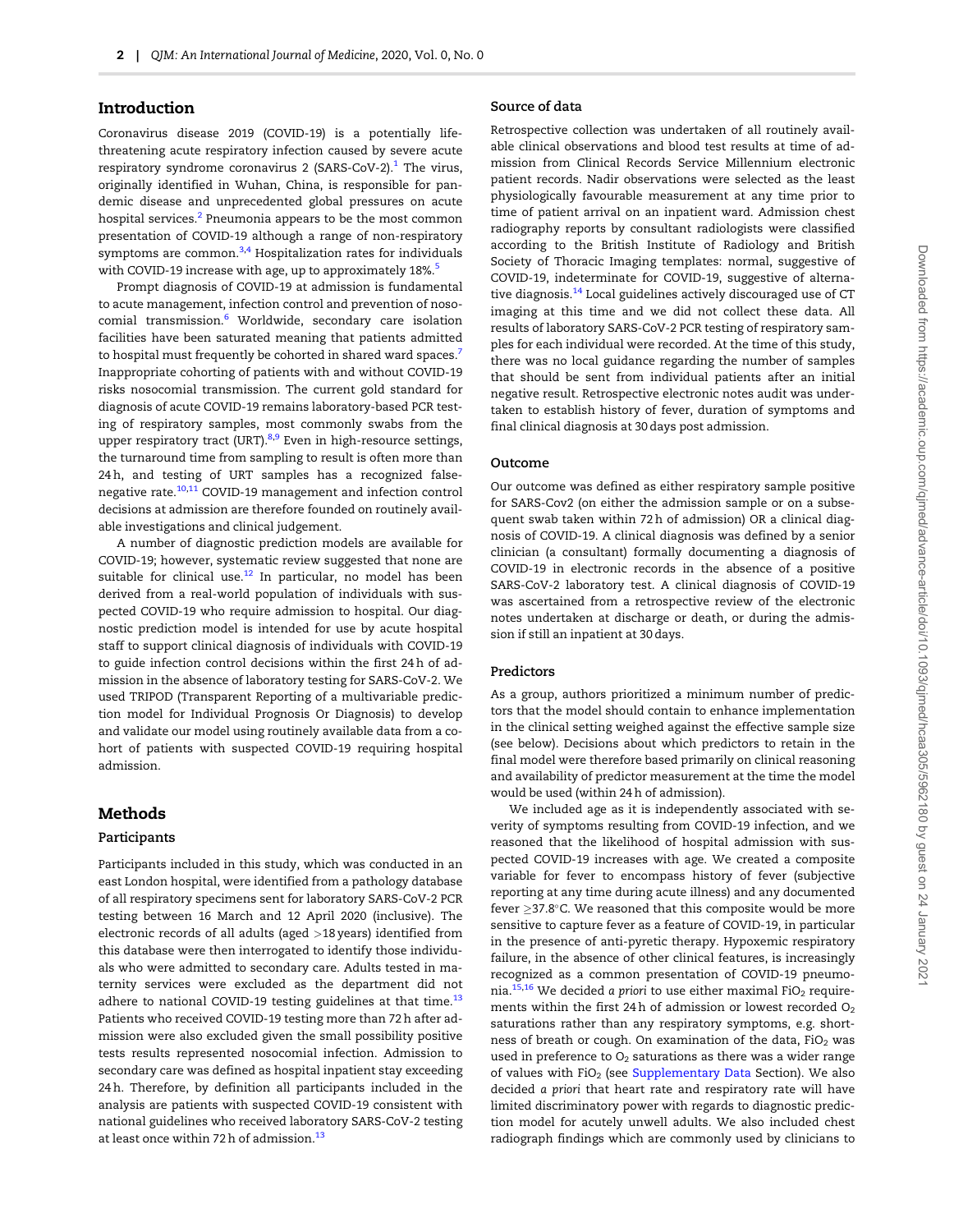<span id="page-2-0"></span>investigate any respiratory or febrile illness. We reasoned that most clinicians are able to distinguish a normal chest X-ray from one that is non-specifically abnormal or indeterminate so created a binary category.

C-reactive protein (CRP) rises in both viral and bacterial causes of acute respiratory illness with some literature suggesting that on average CRP level is higher in the bacterial causes of community-acquired pneumonia than viral causes. Conversely, the lack of a rise in neutrophil count has been shown to correl-ate well with viral causes.<sup>[15,17](#page-6-0)</sup> We therefore decided a priori that CRP and neutrophil count should both be included in the model. On examination of the data distribution of the predictors, neutrophil count was also found to have a wider range (as compared to lymphocytes or neutrophil to lymphocyte ratio). We did not include absolute lymphocyte counts as a variable owing to the narrow distribution of data which would be expected to have poor discriminatory function (see [Supplementary data\)](https://academic.oup.com/qjmed/article-lookup/doi/10.1093/qjmed/hcaa305#supplementary-data). Predictors which had many missing values and were therefore excluded were Troponin T (49.5% missing), lactate dehydrogenase (LDH, 67.6% missing), ferritin (43.3%) and D-dimer (50.7%).

Our choice of predictors was therefore not based on potentially biased univariable selection of predictors. Predictors examined during modelling included: age, fever (history of fever OR any documented fever  $\geq$ 37.8°C within 24h), CXR (chest X-ray) finding (normal or abnormal/indeterminate), maximal oxygen requirements during first 24 h of admission, lowest recorded oxygen saturations, CRP, neutrophil count, neutrophils to lymphocyte ratio and highest temperature recorded during first 24 h. For the continuous predictors, e.g. age, CRP, neutrophil count, a linear relationship with the outcome was modelled after assessment of non-linearity.

#### Sample size

All available data were used to maximize the power and generalizability of the results. The sample size was determined by the availability of existing data at the time and not statistical considerations. The well-known rule of thumb for sample size for prediction models is to have at least 10 events per variable (EPV) although this has been called into question recently.<sup>[18](#page-6-0)</sup> For binary outcomes, the number of events is the number of cases in the smallest of the two outcome levels so for this analysis, that equates to 90 events. We therefore a priori decided to restrict the number of variables in the final prediction model to  $\leq$  6 (15 EPV).

#### Model development, calibration and internal validation

Multivariable logistic regression sequentially removing the variable with the largest Wald P values >0.05 (stepwise backward elimination) was undertaken to generate our final model. A complete case analysis was conducted, excluding participants with missing information relating to any of the predictors.

# Calibration and discrimination

We assessed model calibration, the agreement between probability of COVID-19 predicted by the model and observed probability of COVID-19 within quantiles of predicted risk, graphically in a calibration plot and statistically using the Hosmer–Lemeshow goodness-of-fit test.<sup>[19](#page-6-0)</sup> We then assessed discrimination, the ability of our model to differentiate patients with COVID-19 from those without using the area under the receiver-operating characteristic curve (AUC).

#### Internal model validation

The bootstrap procedure was employed for internal valid-ation.<sup>[20](#page-6-0)</sup> The predictor selection was applied to each bootstrap sample to obtain a final model, and the optimism was estimated by comparing the final model performance to the original data for each bootstrap sample  $(n = 200)$ . The bootstrap corrected area under the curve was computed by subtracting the optimism from the original area under the curve.

#### Transformation from regression model to risk score

We used the beta coefficients and intercept from the final regression model, generated from the complete dataset, to calculate the risk score for each participant. We then used the risk score to create a cut-off threshold to identify 'high risk COVID-19' versus 'low risk COVID-19' patients and calculated sensitivity, specificity, negative and positive predictive values for each cut-off. The negative predictive value (NPV) and positive predictive value (PPV) were then calculated for each cut-off threshold for varying prevalence of COVID-19 in the study population.

All statistical analyses were performed using STATA/SE 16 (Stata Corporation, College Station, USA).

# Study approval

The study was reviewed by the Joint Research Management Office for Barts Health NHS Trust and Queen Mary University of London. The UK Government Coronavirus Act provides for hospitals to utilize anonymised routinely collected health data as part of the response to the COVID-19 pandemic and ethical approval was therefore not required.

## Results

#### Patient characteristics

Between 16 March and 12 April, 985 individuals were tested for SARS CoV-2 at our hospital. Five hundred and eighty-one patients, who were admitted to hospital with suspected COVID-19, were included for analysis [\(Figure 1](#page-3-0)). Most participants were diagnosed with confirmed or probable COVID-19 (491/581, 84.5%; [Table 1\)](#page-4-0); the majority had COVID-19 confirmed by laboratory testing (420/581, 72.2%) and most positive results were confirmed on the first respiratory specimen tested (381/420, 90.7%). The median age of the study population was 67 years (range 19 101) and 58.7% were male ([Table 1](#page-4-0)). For individuals with data available, the median duration of symptoms prior to admission was 7 days ( $n = 499$ ; range 0.32). Observation variables and a full blood count were available for all patients at the time of admission. Chest radiographs were not performed at admission in 9 (1.6%) and CRP was missing for 12 patients (2.1%).

#### Diagnostic model and performance measures

The development of this model was primarily guided a priori by clinical reasoning as outlined in methods. Our final model comprised of age (continuous, linear), neutrophil count (continuous, linear), CRP (continuous, linear), maximal  $FiO<sub>2</sub>$  requirements (continuous, linear), documented or reported fever (yes =  $1$ ,  $no = 0$ ) and chest X-ray findings (normal = 1, not normal [including indeterminate $] = 0$ ). There was very little missing data for the predictors included in the final model. Only 21 (3.6%) patients were dropped from the complete case analysis. The final multivariate model is show in [Table 2](#page-4-0) (regression coefficients).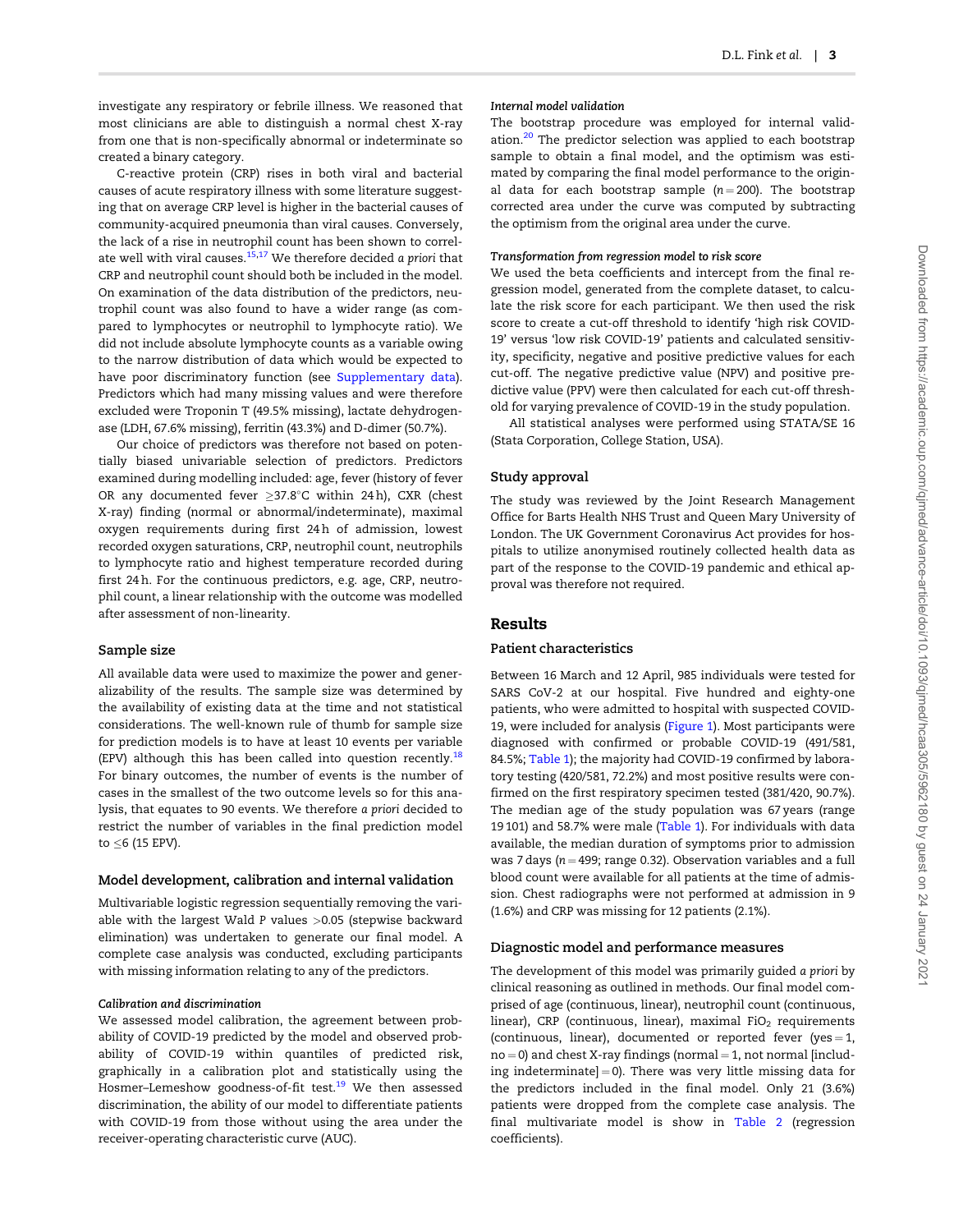<span id="page-3-0"></span>

Figure 1. Participant flow.

## Internal validation

The final multivariable model demonstrated adequate calibration and discrimination with Hosmer–Lemeshow statistic  $P = 0.41$  and AUC 0.8535 (95% confidence interval [0.8121-0.8950]). The AUC and calibration plots are shown in [Figure 2](#page-5-0) and [Supplementary Figure E1,](https://academic.oup.com/qjmed/article-lookup/doi/10.1093/qjmed/hcaa305#supplementary-data) respectively. The optimismcorrected AUC was 0.8465 (95% CI 0.7814–0.9038). The model performed comparably well for patients aged less than 80 years (AUC 0.8736, 95% confidence interval 0.8291–0.9181) and greater than 80 years (AUC 0.8364, 95% confidence interval 0.7492– 0.9236).

#### Risk scores

The risk scores were rounded to the nearest integer and [Table 3](#page-5-0) shows the proportion of patients diagnosed with COVID-19 at each value of the rounded risk score. A histogram of the risk scores is shown in [Supplementary Figure E2](https://academic.oup.com/qjmed/article-lookup/doi/10.1093/qjmed/hcaa305#supplementary-data). Using a cut-off threshold of 2 for the risk score, the diagnostic prediction model has a sensitivity of 78.1% and specificity of 86.8%. At COVID-19 prevalence of 85%, the diagnostic prediction model has a PPV of 95.1% and NPV of 36.0% ([Supplementary Table E1](https://academic.oup.com/qjmed/article-lookup/doi/10.1093/qjmed/hcaa305#supplementary-data)). At COVID-19 prevalence of 10%, the PPV falls to 28.1% and NPV rises to 96.5% [\(Supplementary Table E1](https://academic.oup.com/qjmed/article-lookup/doi/10.1093/qjmed/hcaa305#supplementary-data)).

## Discussion

Our retrospective cross-sectional study is the first to derive a COVID-19 diagnostic prediction model intended to support infection control decision making at the time of hospital admission in the absence of laboratory testing. To our knowledge, we have also derived and internally validated the first COVID-19 diagnostic prediction model that applies the TRIPOD checklist for prediction model development. $21$  Our model performs well in predicting COVID-19 diagnosis at times of high COVID-19 prevalence, such as during the period of data collection for this

study (AUC = 0.8535). Crucially, extrapolated from our data, the model demonstrates a high NPV when applied to populations with lower COVID-19 prevalence which may speak to its utility as a rule-out tool for COVID-19 at other phases of the pandemic  $(NPV = 93.7%)$ . Our prediction tool may also help guide clinician decision making about whether repeat SARS-CoV-2 testing is warranted following an initial negative test. We would have liked to attempt external validation of other published COVID-19 diagnostic prediction models purposed for COVID-19 infection control but found only one related article that has not been peer-reviewed and did not generate a prediction model.<sup>[22](#page-6-0)</sup>

#### Strengths and limitations

Multiple other diagnostic prediction models, derived from different populations and clinical scenarios, are published or in pre-print, however there is significant concern regarding the rigour of model development and their real-world utility.<sup>[12](#page-5-0)</sup> Our diagnostic prediction model is a cross-sectional study based on participants selected on the basis of symptoms or signs suggestive of the condition of interest (COVID-19) which should intrinsically minimize risk of bias. Selection of predictors is a point of controversy consistently raised in commentaries relating to prediction modelling.<sup>[23](#page-6-0)</sup> There is no formal consensus regarding the best method for selecting predictors for such models but suggested approaches include literature review, clinical experience and statistical selection of variables, all of which informed our model.<sup>[12](#page-5-0),[20,24](#page-6-0),[25](#page-6-0)</sup> Given the risk of bias associated with univariate analyses to select predictors, we analysed data distribution to select predictors with high likelihood of discriminatory function [\(Supplementary Figures E3–E4](https://academic.oup.com/qjmed/article-lookup/doi/10.1093/qjmed/hcaa305#supplementary-data); [Supplementary Table](https://academic.oup.com/qjmed/article-lookup/doi/10.1093/qjmed/hcaa305#supplementary-data) [E2\)](https://academic.oup.com/qjmed/article-lookup/doi/10.1093/qjmed/hcaa305#supplementary-data). We also prioritized clinical availability of measurements in our predictor selection. All of our model predictors should be routinely available in all healthcare settings, including those of low-resource. Further, the use of investigation results in the model has also been intentionally designed for simple use by a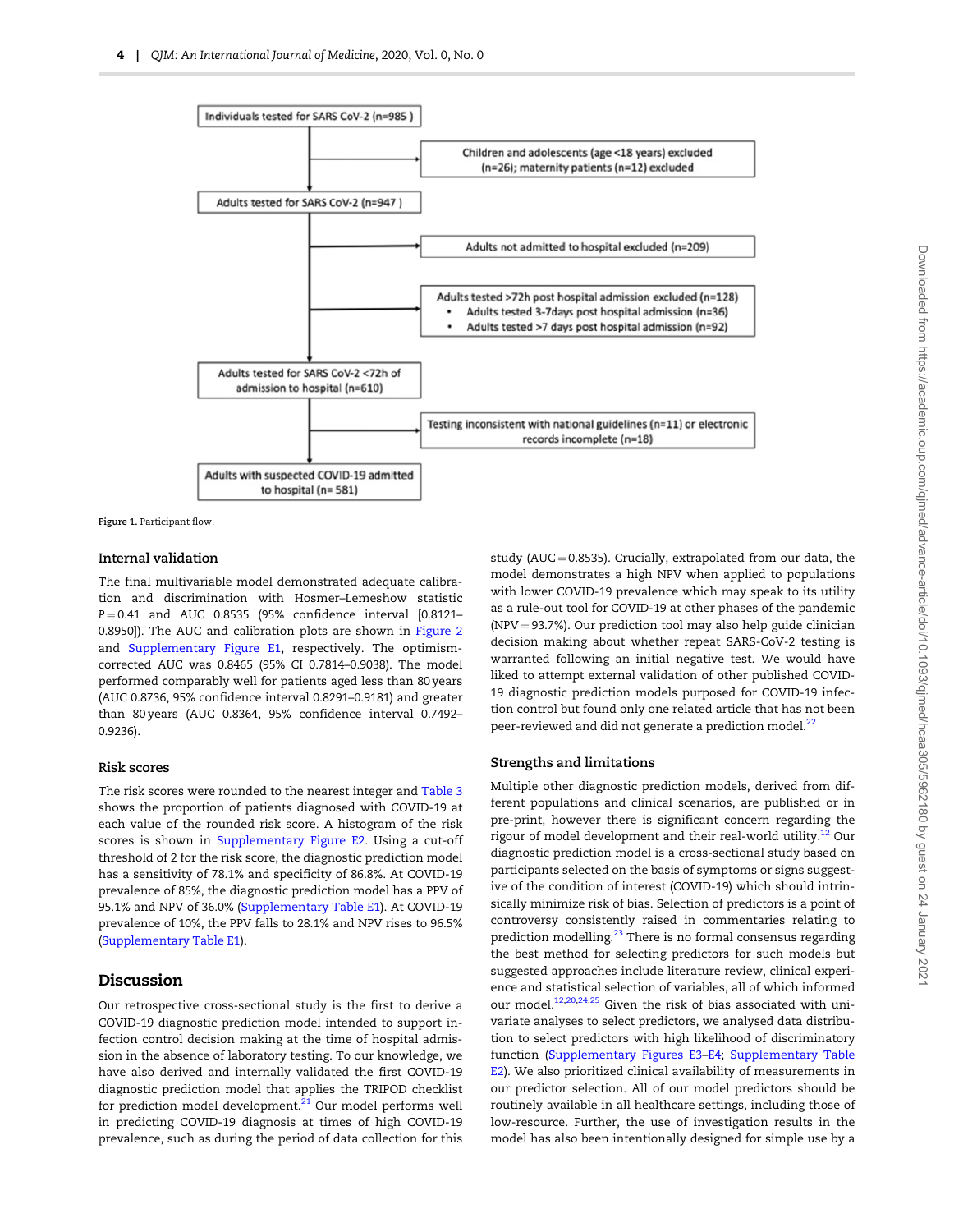<span id="page-4-0"></span>non-specialist healthcare worker, including those unfamiliar with COVID-19. In particular, the predictor of chest radiography findings has been dichotomized to normal or abnormal for the final risk score which requires very little familiarity with COVID-19 imaging or indeed chest radiography generally. Specialist and non-routine investigations, such as lung ultrasound, used in other COVID-19 diagnosis prediction studies, were also purposefully not assessed in this study.<sup>[26](#page-6-0)</sup> An alternative diagnosis to COVID-19, as determined by the admitting

Table 1. Patient characteristics

| Characteristics                                                              | n (col %)                 |
|------------------------------------------------------------------------------|---------------------------|
| Age at admission (years): median (IQR)<br>Male                               | 67 (19-101)<br>341 (58.7) |
| Time between symptom onset and admission<br>(days): median (IQR) $(n = 499)$ | $7(3-10)$                 |
| History of fever or documented fever in the first<br>24 h from admission     | 420 (72.3)                |
| Observations in the first 24 h from admission:<br>median (IQR)               |                           |
| Highest temperature                                                          | 38.0 (37.3-38.6)          |
| Lowest $O2$ saturations                                                      | 93 (90-95)                |
| Highest $FiO2$                                                               | $0.36(0.24 - 0.60)$       |
| Highest respiratory rate                                                     | 27 (22-32)                |
| Highest heart rate                                                           | 104 (93-115)              |
| Lowest systolic blood pressure                                               | 107 (99-117)              |
| Chest X-ray at admission                                                     |                           |
| Normal                                                                       | 122 (21.0)                |
| Suggestive of COVID-19                                                       | 303 (52.1)                |
| Indeterminate                                                                | 103 (17.7)                |
| Alternative diagnosis                                                        | 44 (7.6)                  |
| Not done                                                                     | 9(1.6)                    |
| Blood tests on admission: median (IQR)                                       |                           |
| $CRP, mg/L (n = 569)$                                                        | 92 (46-167)               |
| Neutrophils, $\times 10^9$ cells/L                                           | $6.4(4.6-9.2)$            |
| Lymphocytes, $\times 10^9$ cells/L                                           | $1.0(0.7-1.4)$            |
| ALT, U/L $(n = 494)$                                                         | 30 (20-52)                |
| Ferritin, ng/ml ( $n = 366$ )                                                | 891 (430-1692)            |
| LDH, U/L $(n = 222)$                                                         | 400 (280-502)             |
| Troponin T, ng/L $(n = 335)$                                                 | 16 (7-42)                 |
| D-dimer, mcg/mL $(n = 319)$                                                  | $1.0(0.59-2.3)$           |
| SARS-CoV-2 detected by RT-PCR                                                | 420 (72.3)                |
| SARS-CoV-2 detected by RT-PCR on first sample<br>$(n=381)$                   | 381 (90.7)                |
| Clinical diagnosis of COVID-19 only                                          | 71 (12.2)                 |
| Outcome: either laboratory-confirmed or clinical<br>diagnosis                | 491 (84.5)                |

n, number; IQR, interquartile range; FiO2, fraction of inspired oxygen; CRP, C-reactive protein; LDH, lactate dehydrogenase.

| Table 2. Regression coefficients from the final prediction model |  |  |  |  |
|------------------------------------------------------------------|--|--|--|--|
|------------------------------------------------------------------|--|--|--|--|

team, was not assessed as a predictor given inherent complexity and subjectivity as a parameter, and given the retrospective design of the study.

One important limitation of our study is that data collection was undertaken at approximately the time of peak prevalence of COVID-19 in the UK. The model is therefore likely to be overoptimistic in predicting COVID-19 disease. However, our simple model can be easily tested in different settings. The small proportion of participants diagnosed with probable COVID-19, within the composite COVID-19 diagnosis outcome, might be expected to introduce bias given that the clinical diagnosis of probable COVID-19 would not have been blinded to the same predictors used in our model. However, the model performed comparably whether outcomes encompassed confirmed COVID-19 cases alone or a composite of confirmed and probable COVID-19 cases (data not shown). It is also important to note that prevalence of other respiratory viruses (such as influenza) was low in this population at this time (3 respiratory specimens tested positive for non-SARS-CoV-2 pathogens out of 115 requested). Our predictors may not prove to be highly specific for COVID-19 as compared with infections caused by other respiratory viruses. However, the same principles of early identification and infection control apply to any viral respiratory illness. It will be instructive to validate the model during winter seasons when we might traditionally expect higher prevalence of other seasonal respiratory viruses compared to SARS-CoV-2.<sup>[27](#page-6-0)</sup> However, COVID-19-related changes to global travel and public health may significantly disrupt future global patterns of respiratory virus seasonality and prevalence.

The study was conducted at a single site but is expected to be representative of UK and western European acute hospital settings, and urban UK and western European patient populations. The study was designed to predict COVID-19 diagnosis in individuals presenting with syndromes consistent with suspected COVID-19. Our definition of suspected COVID-19 was derived from national guidelines which emphasize testing in patients presenting with acute respiratory or influenza-like illnesses.[13](#page-5-0) Our study was conducted prior to formal addition of anosmia or dysgeusia as symptoms that indicate COVID-19 laboratory testing. We would expect most patients requiring hospitalization would have other symptoms besides these relatively minor complications. However, our study may have missed individuals with atypical presentations of COVID-19, such as delirium in elderly patients, which are not included in national COVID-19 testing guidelines as clinical syndromes indicating SARS-CoV-2 laboratory testing.<sup>[28](#page-6-0)</sup> Our data suggest that diagnosis of COVID-19 in elderly populations, particularly those aged over 80 years, with respiratory or influenza-like symptoms is comparable to younger populations. Diagnostic prediction models aimed at elderly populations and other

| Age          | Coefficient<br>0.0176018 | Standard error<br>0.0080696 | Z<br>2.18 | P > Z<br>0.029 | 95% Confidence Interval |              |
|--------------|--------------------------|-----------------------------|-----------|----------------|-------------------------|--------------|
|              |                          |                             |           |                | 0.0017857               | 0.0334179    |
| Fever        | 1.547593                 | 0.2931327                   | 5.28      | 0.000          | 0.9730635               | 2.122122     |
| Maximal FiO2 | 0.0223121                | 0.0075972                   | 2.94      | 0.003          | 0.0074219               | 0.0372023    |
| CRP          | 0.0045913                | 0.0016767                   | 2.74      | 0.006          | 0.001305                | 0.0078776    |
| Normal CXr   | $-1.113497$              | 0.2879424                   | $-3.87$   | 0.000          | $-1.677854$             | $-0.5491403$ |
| Neutrophils  | $-0.1611107$             | 0.0321778                   | $-5.01$   | 0.000          | $-0.2241779$            | $-0.0980434$ |
| Intercept    | $-0.0367507$             | 0.6817362                   | $-0.05$   | 0.957          | $-1.372929$             | 1.299428     |

FiO2, maximal fraction of inspired oxygen in the first 24 h of admission; CXr, chest X-ray.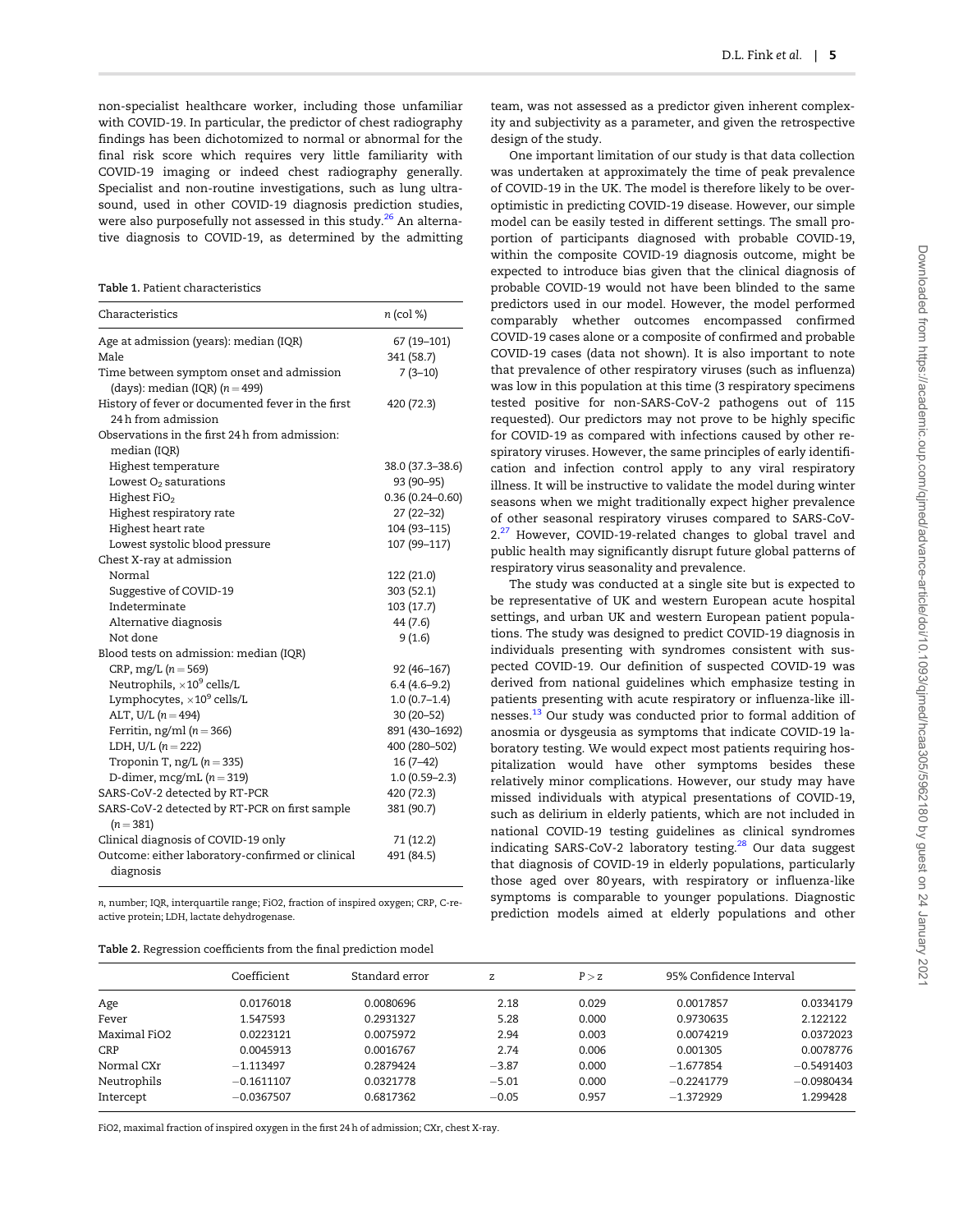<span id="page-5-0"></span>

Figure 2. AUC plot for final multivariate model.

Table 3. Risk scores organized by COVID-19 diagnosis

| Score | COVID-19 diagnosis |            |       |
|-------|--------------------|------------|-------|
|       | NO                 | <b>YES</b> | Total |
|       | n (%)              |            |       |
| $-3$  | 1(50)              | 1(50)      | 2     |
| $-2$  | 2(66.7)            | 1(33.3)    | 3     |
| $-1$  | 13 (36.6)          | 10 (43.5)  | 23    |
| 0     | 24 (38.1)          | 39 (61.9)  | 63    |
| 1     | 31 (29.3)          | 75 (70.7)  | 106   |
| 2     | 10(8.3)            | 111 (91.7) | 121   |
| 3     | 4(2.7)             | 145 (97.3) | 149   |
| 4     | 1(1.5)             | 64 (98.5)  | 65    |
| 5     | 0(0)               | 26 (100)   | 26    |
| 6     | 0(0)               | 1(100)     | 1     |
| 17    | O(0)               | 1(100)     | 1     |
|       | 86                 | 474        | 560   |

sub-populations who might be expected to present with atypical or pauci-respiratory syndromes of COVID-19, such as immunocompromised patients, warrant dedicated study.

# Implications

Necessarily, the wider utility of our model requires validation to define its role in clinical practice. External validation of the model is needed for similar populations requiring hospitalization with suspected COVID-19 both inside and outside the UK. Temporal validation of our model will be crucial to explore its utility at different phases of the COVID-19 pandemic. While clinical acumen and appropriate laboratory testing should dictate management of COVID-19, if validation in a dataset where COVID-19 prevalence is low does confirm the high NPV of our model then it promises to be a useful tool to support decisionmaking for patients with suspected COVID-19 at the time of admission to hospital. The model may serve to rule out COVID-19 in these patients and extricate them from respiratory isolation, thus preserving infection control resources and patient safety. At times of high prevalence of COVID-19, such as might be expected during a second epidemic wave, our model will add little to the diagnosis of individuals presenting with suspected COVID-19 when the pre-test probability is high. But during dynamic phases of increasing and reducing incidence, the model, which is

dependent on cheap and widely available investigations, may prove very useful in both high- and low-resource countries.

# Supplementary material

Supplementary material is available at QJMED online.

Conflict of interest: None declared.

# References

- [1](#page-1-0). Gorbalenya AE, Baker SC, Baric RS, de Groot RJ, Drosten C, Gulyaeva AA, et al. The species Severe acute respiratory syndrome-related coronavirus: classifying 2019-nCoV and naming it SARS-CoV-2. Nat Microbiol 2020; 5:536–44.
- [2](#page-1-0). COVID-19 situation reports [Internet]. [https://www.who.int/](https://www.who.int/emergencies/diseases/novel-coronavirus-2019/situation-reports) [emergencies/diseases/novel-coronavirus-2019/situation](https://www.who.int/emergencies/diseases/novel-coronavirus-2019/situation-reports)[reports](https://www.who.int/emergencies/diseases/novel-coronavirus-2019/situation-reports) (6 May 2020, date last accessed).
- [3](#page-1-0). Vetter P, Vu DL, L'Huillier AG, Schibler M, Kaiser L, Jacquerioz F. Clinical features of Covid-19. BMJ 2020; 369: m1470.
- [4](#page-1-0). Docherty AB, Harrison EM, Green CA, Hardwick HE, Pius R, Norman L, et al. Features of 16,749 hospitalised UK patients with COVID-19 using the ISARIC WHO Clinical Characterisation Protocol. medRxiv [Internet]. [https://www.](https://www.medrxiv.org/content/10.1101/2020.04.23.20076042v1) [medrxiv.org/content/10.1101/2020.04.23.20076042v1](https://www.medrxiv.org/content/10.1101/2020.04.23.20076042v1) (11 May 2020, date last accessed).
- [5](#page-1-0). Verity R, Okell LC, Dorigatti I, Winskill P, Whittaker C, Imai N, et al. Estimates of the severity of coronavirus disease 2019: a model-based analysis. Lancet Infect Dis 2020; 20:669–77.
- [6](#page-1-0). World Health Organization. Clinical Management of Severe Acute Respiratory Infection When COVID-19 is Suspected (v1.2) [Internet]. WHO. 2020, 1–21. [https://www.who.int/publica](https://www.who.int/publications-detail/clinical-management-of-severe-acute-respiratory-infection-when-novel-coronavirus-(ncov)-infection-is-suspected) [tions-detail/clinical-management-of-severe-acute-respira](https://www.who.int/publications-detail/clinical-management-of-severe-acute-respiratory-infection-when-novel-coronavirus-(ncov)-infection-is-suspected) [tory-infection-when-novel-coronavirus-\(ncov\)-infection-is](https://www.who.int/publications-detail/clinical-management-of-severe-acute-respiratory-infection-when-novel-coronavirus-(ncov)-infection-is-suspected)[suspected](https://www.who.int/publications-detail/clinical-management-of-severe-acute-respiratory-infection-when-novel-coronavirus-(ncov)-infection-is-suspected) (10 May 2020, date last accessed).
- [7](#page-1-0). Verelst F, Kuylen E, Beutels P. Indications for healthcare surge capacity in European countries facing an exponential increase in coronavirus disease (COVID-19) cases, March 2020. Euro Surveill 2020; 25:2000323.
- [8](#page-1-0). CDC. Interim Guidance: Healthcare Professionals 2019-nCoV | CDC [Internet]. Center for Disease Control and Prevention. 2020. [https://www.cdc.gov/coronavirus/2019-nCoV/hcp/clinical-cri](https://www.cdc.gov/coronavirus/2019-nCoV/hcp/clinical-criteria.html) [teria.html](https://www.cdc.gov/coronavirus/2019-nCoV/hcp/clinical-criteria.html) (11 May 2020, date last accessed)
- [9](#page-1-0). World Health Organization. National Laboratories [Internet]. WHO. 2020. [https://www.who.int/emergencies/diseases/](https://www.who.int/emergencies/diseases/novel-coronavirus-2019/technical-guidance/laboratory-guidance) [novel-coronavirus-2019/technical-guidance/laboratory-guid](https://www.who.int/emergencies/diseases/novel-coronavirus-2019/technical-guidance/laboratory-guidance) [ance](https://www.who.int/emergencies/diseases/novel-coronavirus-2019/technical-guidance/laboratory-guidance) (11 May 2020, date last accessed)
- [10](#page-1-0).Ai T, Yang Z, Hou H, Zhan C, Chen C, Lv W, et al. Correlation of chest CT and RT-PCR testing in coronavirus disease 2019 (COVID-19) in China: a report of 1014 cases. Radiology 2020; 296:E32–E40.
- [11](#page-1-0).Wang X, Tan L, Wang X, Liu W, Lu Y, Cheng L, et al. Comparison of nasopharyngeal and oropharyngeal swabs for SARS-CoV-2 detection in 353 patients received tests with both specimens simultaneously. Int J Infect Dis 2020; 94:107–9.
- [12](#page-1-0).Wynants L, Van Calster B, Bonten MMJ, Collins GS, Debray TPA, De Vos M, et al. Prediction models for diagnosis and prognosis of COVID-19 infection: systematic review and critical appraisal. BMJ 2020; 369:m1328.
- [13](#page-1-0).Public Health England. COVID-19: Investigation and Initial Clinical Management of Possible Cases [Internet]. gov.uk, 2020, 1–5. [https://www.gov.uk/government/publications/wuhan-novel](https://www.gov.uk/government/publications/wuhan-novel-coronavirus-initial-investigation-of-possible-cases/investigation-and-initial-clinical-management-of-possible-cases-of-wuhan-novel-coronavirus-wn-cov-infection#interim-definition-possible-cases)[coronavirus-initial-investigation-of-possible-cases/investiga](https://www.gov.uk/government/publications/wuhan-novel-coronavirus-initial-investigation-of-possible-cases/investigation-and-initial-clinical-management-of-possible-cases-of-wuhan-novel-coronavirus-wn-cov-infection#interim-definition-possible-cases) [tion-and-initial-clinical-management-of-possible-cases-of-](https://www.gov.uk/government/publications/wuhan-novel-coronavirus-initial-investigation-of-possible-cases/investigation-and-initial-clinical-management-of-possible-cases-of-wuhan-novel-coronavirus-wn-cov-infection#interim-definition-possible-cases)